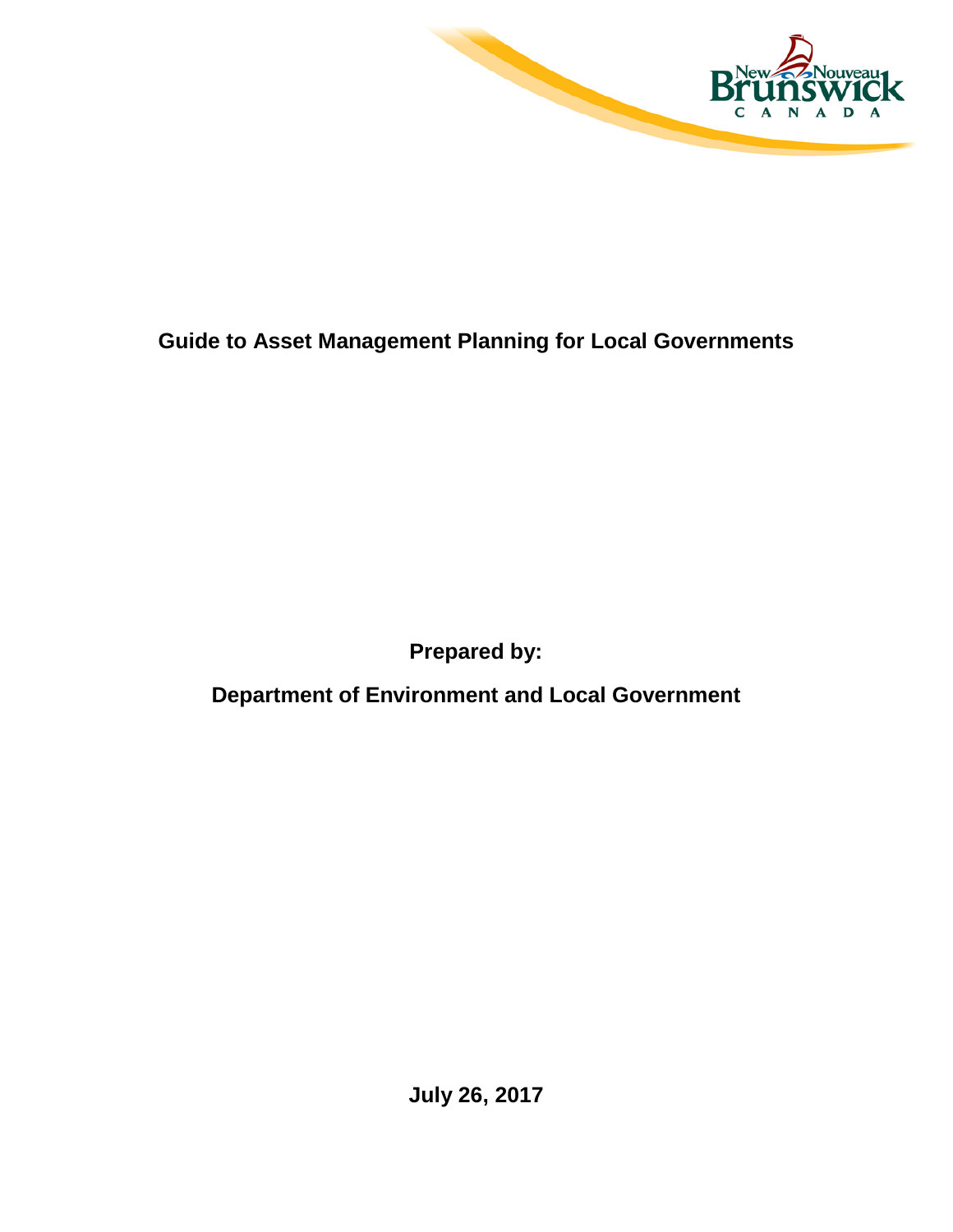### **Introduction**

When New Brunswick's local governments signed Gas Tax Funding agreements starting in 2014, they made a commitment to begin infrastructure related asset management planning.

An Asset Management Plan is defined as a tactical plan for managing an organisation's infrastructure and other assets to deliver an agreed standard of service. It is known that asset management planning leads to more informed decision making, improved management of risks and a reduction in costs over time.

Acknowledging that local governments are at varying levels of preparedness in asset management planning, the Department of Environment and Local Government (the Department) has undergone various exercises and engagements in order to determine which asset management planning practices and requirements are best suited to New Brunswick's local governments and the unique circumstances they face. As a result, the following table provides an outline of the minimum requirements needed to meet the terms of the Gas Tax Funding Agreement. This guide expands on each section in an effort to assist local governments in developing the first phase of their Asset Management Plans. The Department strongly encourages local governments to leverage the myriad of asset management resources available from organizations such as the [Federation of Canadian Municipalities](http://www.fcm.ca/home/programs/municipal-asset-management-program/municipal-asset-management-program.htm) or other Canadian municipalities and local governments that have made significant strides in asset management.

This guide provides the minimum content requirements for an asset management plan. Where capacity exists, the Department encourages local governments to implement best practices and expand on the information in their plans beyond what is required to increase the inherent benefits of Asset Management Planning.

Note that the Department is continuing to develop a long term road map in conjunction with local governments and the various municipal associations throughout the province. This road map will assist local governments in building upon the minimum requirements so that asset management planning in New Brunswick becomes increasingly comprehensive over time. As such, the content of this guide will continually evolve. The Department will inform local governments of updates as they occur.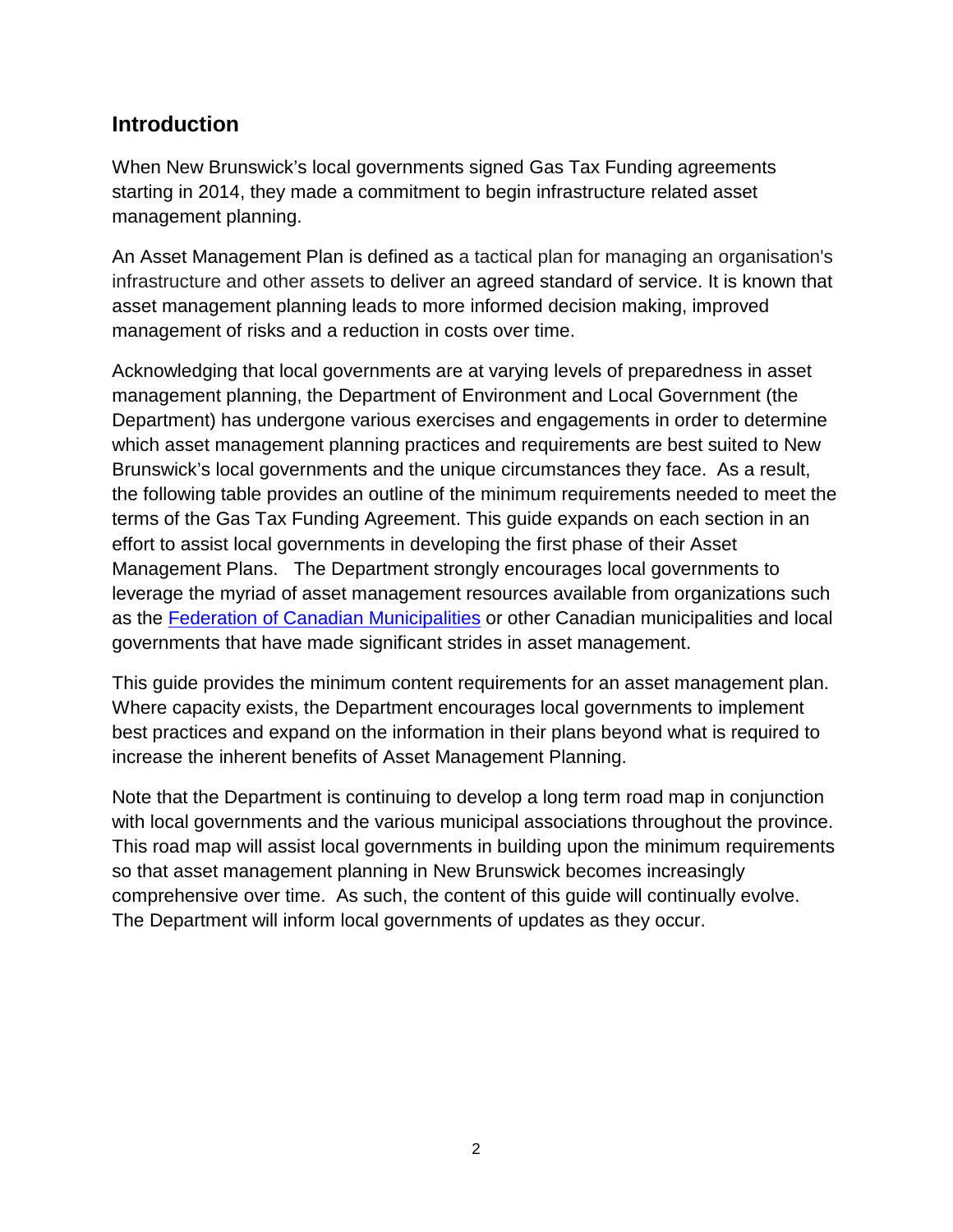<span id="page-2-0"></span>

| <b>Asset Management Plan</b><br><b>Minimum Requirements</b> |                                                                                                                                                                            |  |  |  |  |
|-------------------------------------------------------------|----------------------------------------------------------------------------------------------------------------------------------------------------------------------------|--|--|--|--|
| <b>Section</b>                                              | <b>Phase 1</b> (Short Term – July 31 <sup>st</sup> , 2018)                                                                                                                 |  |  |  |  |
| 1. Governance                                               | • Governance Statement<br>• Governance Model (processes)                                                                                                                   |  |  |  |  |
| 2. Level of Service                                         | • Description of services provided by the municipality                                                                                                                     |  |  |  |  |
| 3. Inventory of Assets                                      | • PSA 3150 inventory of assets as a minimum starting point<br>Adjust format as needed.                                                                                     |  |  |  |  |
| <b>4. Risk Assessment</b>                                   | • List of Core* assets at a minimum<br>• Consider High Value** assets                                                                                                      |  |  |  |  |
| 5. Climate Change                                           | • Identify Climate Change Risks (high-level)                                                                                                                               |  |  |  |  |
| <b>6. Condition Assessment</b>                              | • Core & high value assets as a minimum<br>Estimates using age, material or other methodology<br>Methodology(ies) should be defined<br>Accept best guess/visual inspection |  |  |  |  |
| <b>7. Cost Analysis</b>                                     | • Identify core and high value assets requiring renewal or<br>replacement over the next 50 years with replacement cost<br>estimates.                                       |  |  |  |  |
| 8. Financial Planning                                       | • Cash flow forecasts for core & high value assets                                                                                                                         |  |  |  |  |
| 9. Priority Setting                                         | • Identify key municipal priorities                                                                                                                                        |  |  |  |  |

*\* Core assets are those assets used in delivering core services such as Protective, Transportation and Environmental Health services.*

*\*\* High Value assets would be those that are not considered necessary to core service delivery, however their replacement cost would be significant and they may have a high priority for community or social reasons, such as replacing an arena or renewing a heavily utilized park.*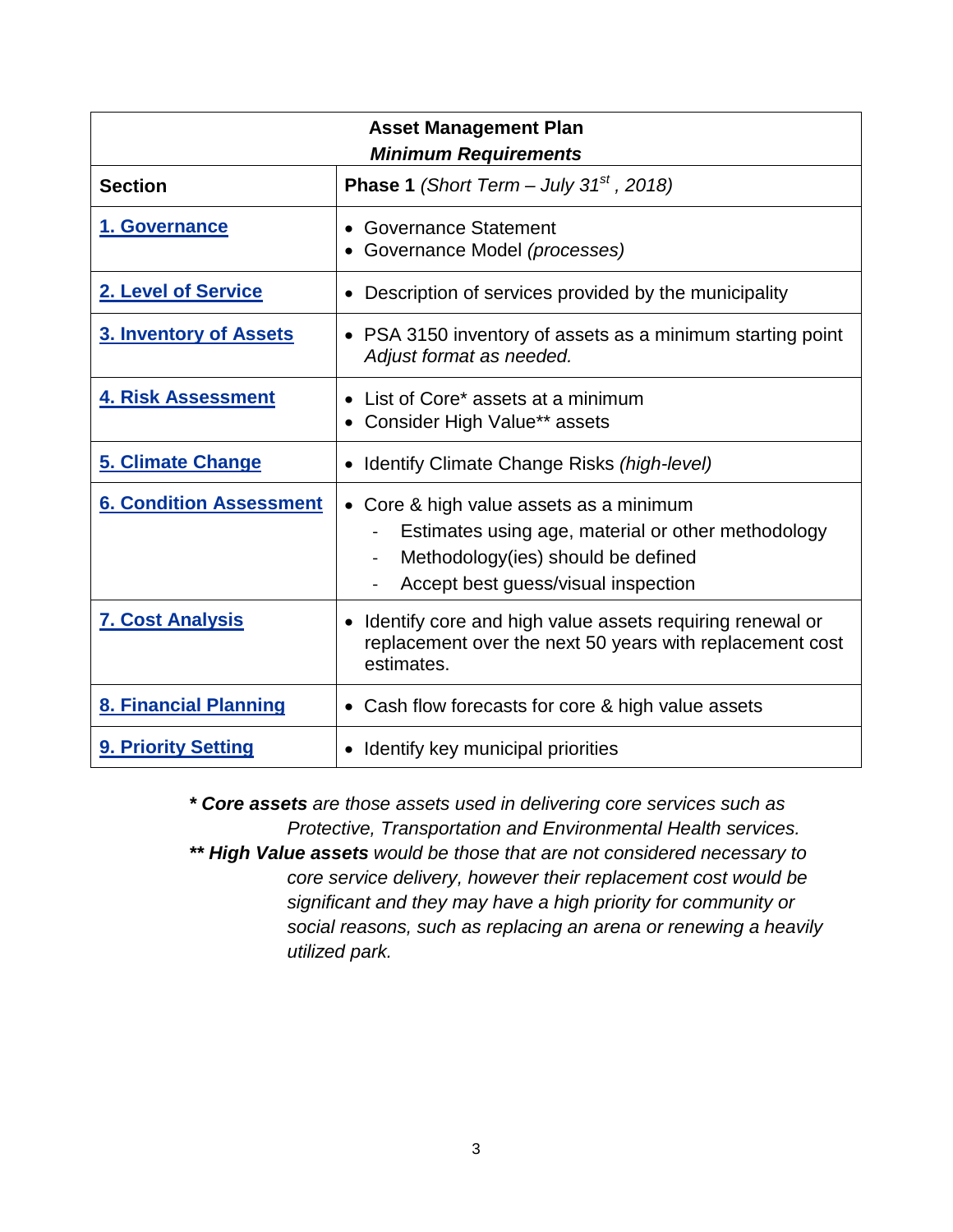## <span id="page-3-0"></span>**1. Governance**

A key factor in successful asset management planning is a clear governance statement that sets the priority and commitment to implement an effective governance model.

The governance statement is essentially a vision statement that expresses the commitment a local government is making to asset management planning.

The governance model details the policies, procedures and roles needed to implement and carry out asset management planning.

**As a minimum**, the governance section of the asset management plan must include:

- A Governance Statement which declares the commitment to asset management planning and makes it a corporate priority. It must reference the specific resolutions passed by council and acknowledge the need to appropriately resource the financial implications. *(Note: The full text of resolutions are not required, but when possible, hyperlinks should be utilized.)*
- A Governance Model which includes:
	- o Asset management planning policies
	- o Administrative procedures
	- o Schedules of plan review and maintenance
	- $\circ$  Definition of the roles related to asset management within the organization (see diagram). Needs will vary by local government, but as a minimum,
	- o responsibilities should be defined for council, management (administration and finance) and operations.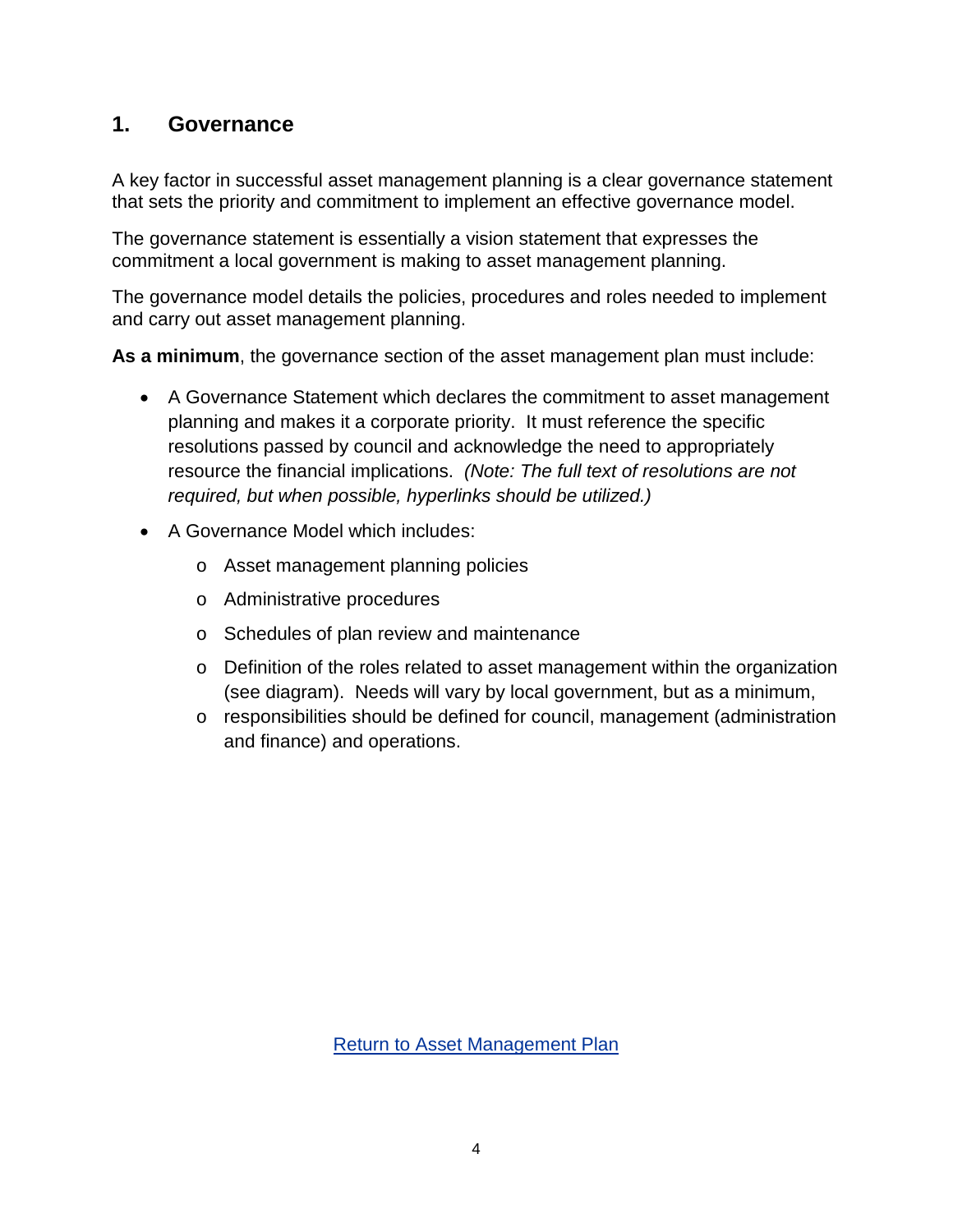# **Example of Asset Management** Roles within the organization

## Council

- Passes Resolutions to establish AM  $\bullet$ **Commitment, Governance and Policies**
- Adopts annual budgets

## **CAO**

- Defines strategy, objectives  $\bullet$
- Ensures compliance

## **CFO**

Ensures resources are available  $\bullet$ 

## **Corporate Level Asset Manager**

- Develops and maintains governance model, guidelines, procedures, tools etc.
- Champions AMP as a cultural commitment  $\bullet$
- Performs quality assurance and review
- Engages in continuous improvement

## **Departmental Managers**

Maintains AMP for their responsibility area

## **Staff, Engineers etc.**

Assess, observe and report on asset details, counts & measures, condition etc.

These roles can be broken down or spread around the organization as needed, depending on the size of the organization, the level of AM engagement and staff resources available. Some local governments could have dedicated asset management offices, where others see one team or individual take on several roles.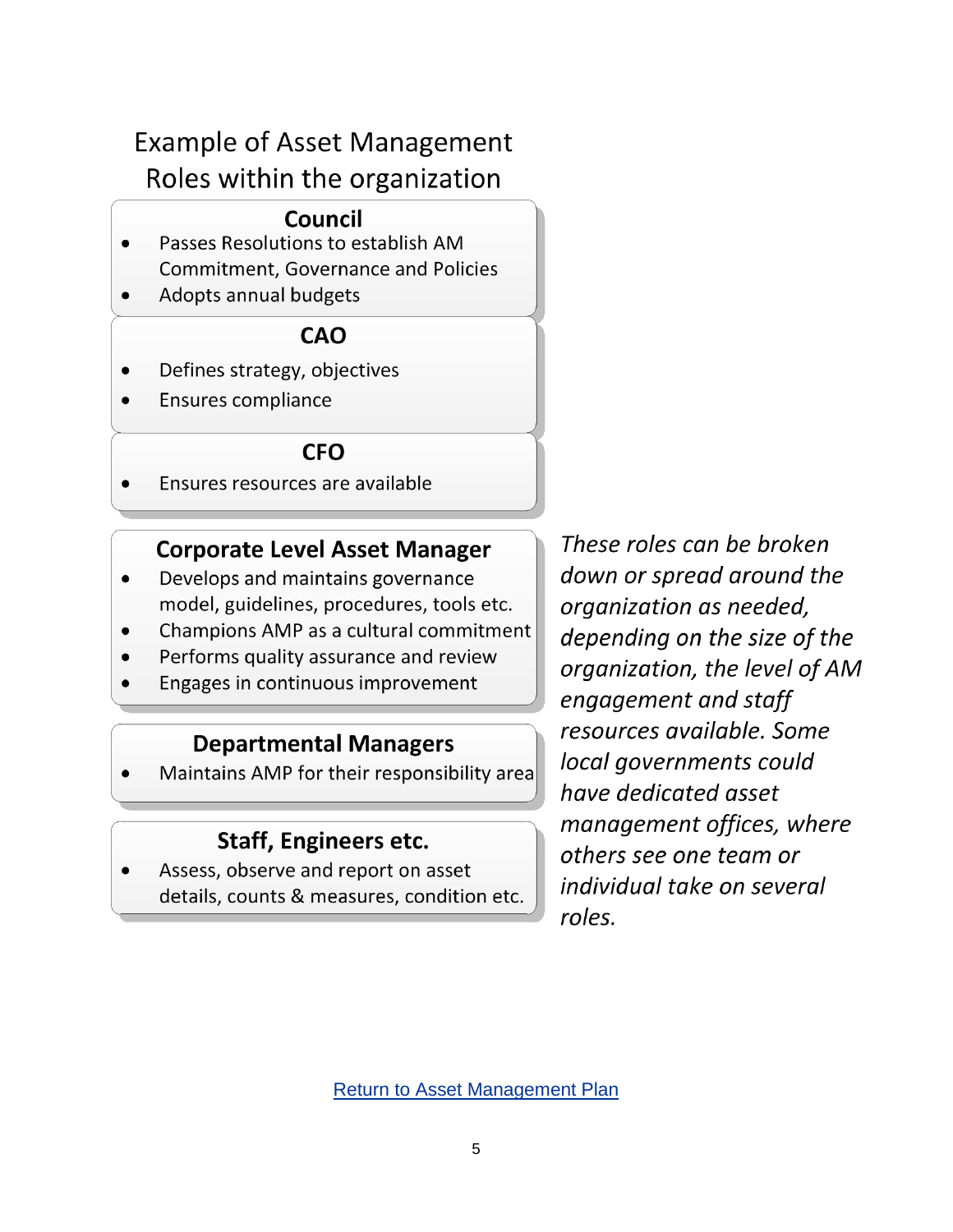Best practices would see the governance section also touch on the following areas:

- Incorporate asset management practices and duties into employee performance management.
- Develop Communication packages and web content that target council, staff and the public.
- Identify risks of non-compliance.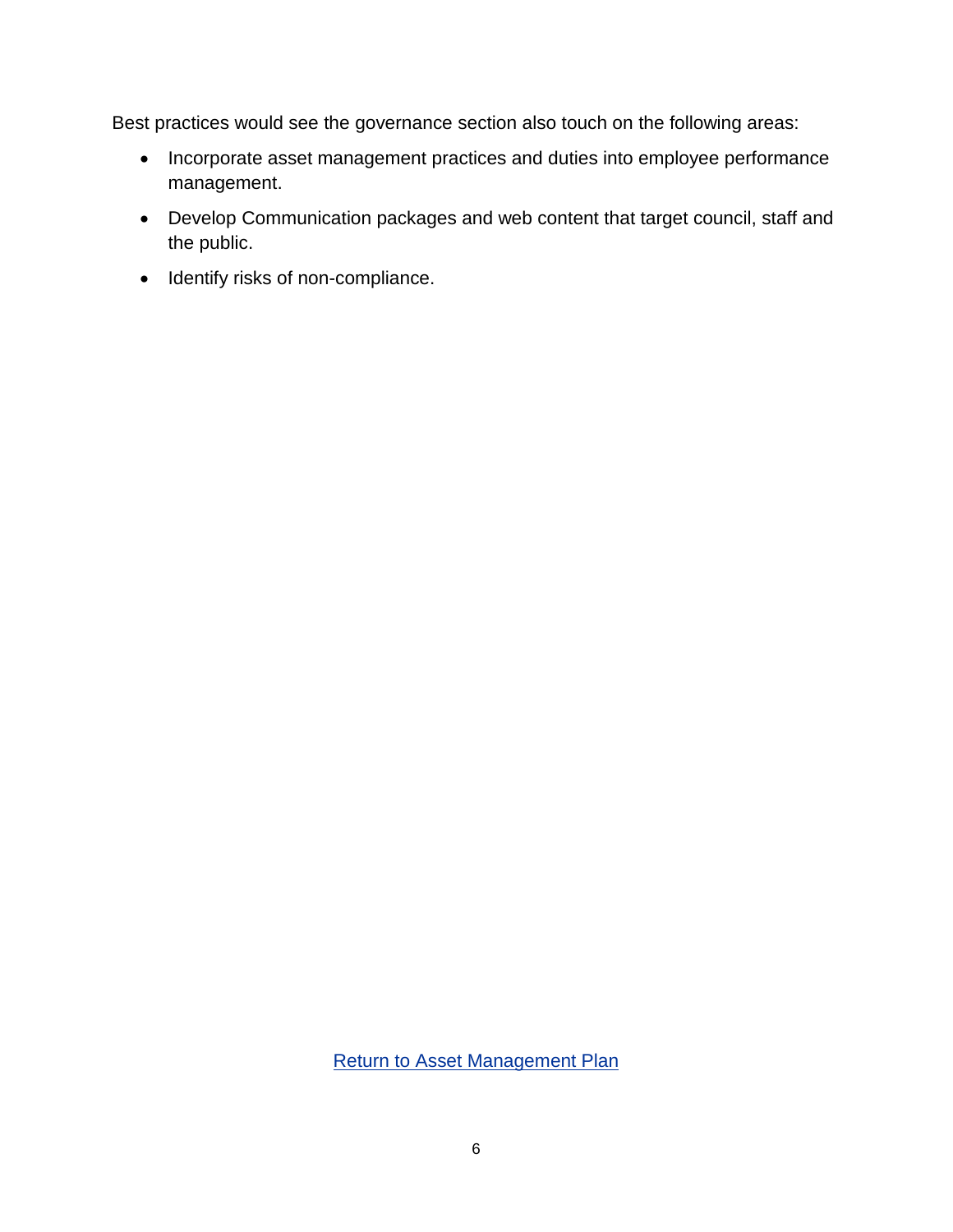### <span id="page-6-0"></span>**2. Level of Service**

The purpose of this section is to give an overview of the services provided by the local government. Services impact the quality of life for citizens and dictate the assets required to support said services. Each local government must provide a description as well as the scope of each of the categories of services it provides. Examples of some categories of services and the specific services within those categories follow. Local governments should provide a similar structure, expanding on the specific services they provide to their citizens. Note that in the future, asset management plan requirements will be expanded to include levels of service and performance measures.

- **1.** Protective Services
	- Fire protection
	- Police services
	- Emergency Measures
	- Ground Search and Rescue
	- Other (please specify)
- **2.** Transportation

General transportation

- Streets and Roads
- Pedestrian & Cycling routes
- Lighting
- Snow removal
- Street cleaning
- Other (please specify)

Public Transportation

- Busing
- Aviation
- Ferry service
- Other (please specify)
- 3. Environmental Health Services Drinking water
	- Supply
	- Treatment
	- Distribution
	- Other (please specify)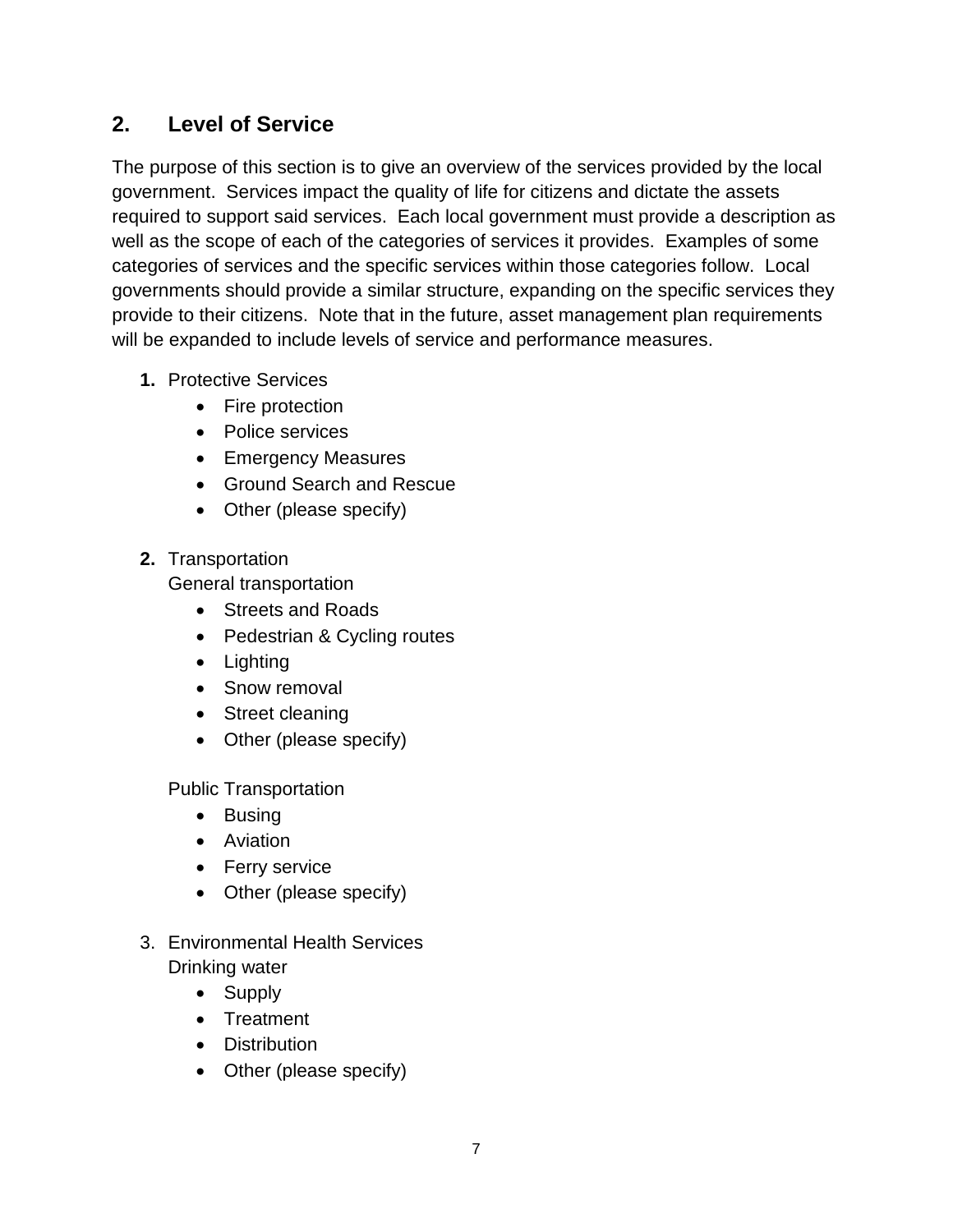#### **Wastewater**

- Treatment
- Collection
- Storm water management
- Other (please specify)

### Solid waste

- Garbage collection
- Recycling
- Other (please specify)
- 4. Recreation and Cultural Services
	- Community centers
	- Pools, splash pads
	- Sporting courts
	- Cultural/Arts facilities
	- Tourism services or attractions
	- Parks
	- Libraries
	- Dog parks
	- Other (please specify)
- 5. General Government Services
	- City Hall
	- Disaster mitigation
	- Other (please specify)
- 6. Energy Services
	- Electricity
	- Gas
	- Other (please specify)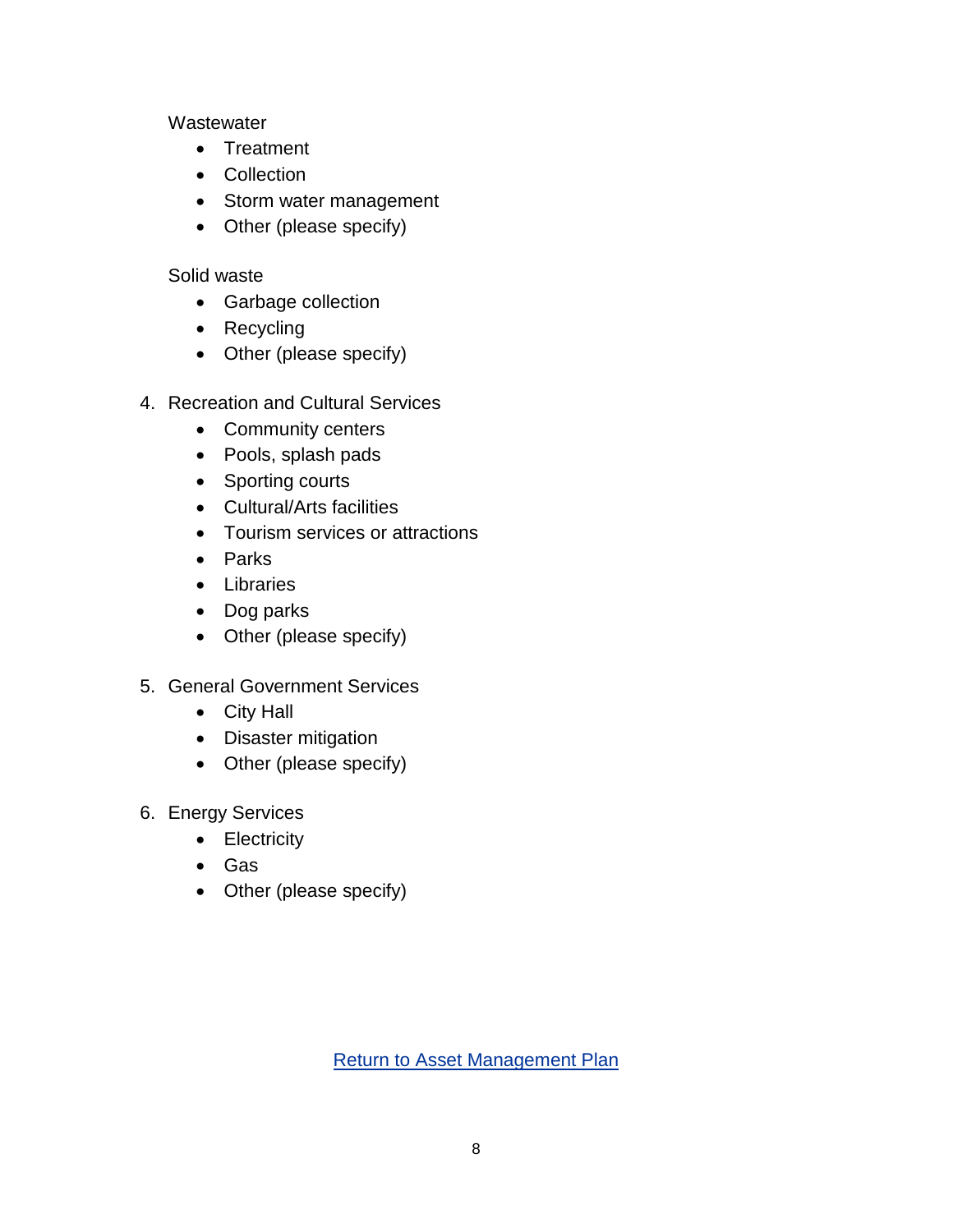## <span id="page-8-0"></span>**3. Inventory of Assets**

Each local government must provide a detailed inventory of all tangible capital assets as per recommendations in the CICA PSAB Handbook section 3150 Tangible Capital Assets (PSA 3150). Ideally the asset inventory would align with the types of services provided, however, if they are grouped in another manner for ease of administration that is acceptable provided the inventory is current and maintained per the local government's asset management governance model. The Department encourages expansion of existing PSA 3150 inventory as a basis for asset management planning. Below is an example of a portion of a tangible capital asset inventory based on templates made available for PSA 3150 reporting.

|                          |            |                 |                        |   |                 |                                                                                             |                              |                              |                    |              |                    | 14        | c                   |               | u              |
|--------------------------|------------|-----------------|------------------------|---|-----------------|---------------------------------------------------------------------------------------------|------------------------------|------------------------------|--------------------|--------------|--------------------|-----------|---------------------|---------------|----------------|
|                          |            |                 |                        |   |                 | MUNICIPAL BUILDINGS (Buildings, Equipment not capable of being moved, & Major improvements) |                              |                              |                    |              |                    |           |                     |               |                |
|                          |            |                 |                        |   |                 |                                                                                             | <b>ESSENTIAL INFORMATION</b> |                              |                    |              |                    |           |                     |               |                |
| Asset Name & #           |            |                 | <b>Asset Component</b> |   | <b>Function</b> |                                                                                             |                              | <b>Description</b>           | <b>Acquisition</b> |              |                    | Cost      | Life                |               |                |
| <b>Name</b>              | <b>Nbr</b> |                 | $\overline{2}$         | 3 | <b>Division</b> | Dept.                                                                                       |                              |                              | <b>Month</b>       | Year         | Original           | Repl      | <b>Useful</b>       | Rem.          |                |
| <b>Police Station</b>    |            | 1 Roof          |                        |   | Protective      | Police                                                                                      | Tar & Gravel                 |                              | May                | 2000         | 50.000             | 85,000    | 30                  | 14            |                |
|                          |            |                 | Heating/Ventilation    |   |                 |                                                                                             |                              |                              | May                | 2000         | 25,000             | 34,000    | 20                  | 4             |                |
|                          |            | <b>Building</b> |                        |   |                 |                                                                                             | <b>Brick</b>                 | 10,000 sq ft                 | May                | 2000         | 350,000            | 1,200,000 | 50                  | 34            |                |
| <b>Arena</b>             |            | 2 Building      |                        |   | Parks & Rec     |                                                                                             | <b>Steel Const</b>           | 21,000 sq ft                 | Jun                | 1984         | 475,000            | 3,200,000 | 50                  | 18            |                |
|                          |            | Roof            |                        |   |                 |                                                                                             | <b>Steel Roof</b>            |                              | April              | 2004         | 87,000             |           | 40                  | 28            |                |
|                          |            | Ice Plant       |                        |   |                 |                                                                                             |                              |                              | Sep                | 2016         | 385,000            |           | 20                  | 19            |                |
|                          |            |                 |                        |   |                 |                                                                                             |                              |                              |                    |              |                    |           |                     |               |                |
| <b>ROADS and STREETS</b> |            |                 |                        |   |                 |                                                                                             |                              |                              |                    |              |                    |           |                     |               |                |
|                          |            |                 |                        |   |                 |                                                                                             |                              | <b>ESSENTIAL INFORMATION</b> |                    |              |                    |           |                     |               |                |
| Asset Name & #           |            |                 | <b>Asset Component</b> |   | <b>Function</b> |                                                                                             |                              | <b>Description</b>           |                    |              | <b>Acquisition</b> | Cost      |                     |               | Life           |
| <b>Name</b>              | <b>Nbr</b> |                 | 2                      | 3 | <b>Division</b> | Dept.                                                                                       | Lng(m)                       | <b>Material</b>              |                    | <b>Month</b> | Year               | Cost      | <b>Basis</b>        | <b>Useful</b> | Rem.           |
| <b>Wilson Ave</b>        |            | 321 Base        |                        |   | Transport       | <b>Works</b>                                                                                | 2500                         |                              |                    | Oct          | 1987               | 220,000   | <b>Historical C</b> | 30            |                |
|                          |            | Surface         |                        |   |                 |                                                                                             |                              | 2500 Pavement                |                    | May          | 1998               | 160,000   |                     | 20            | $\overline{2}$ |
|                          |            | Sidewalk        |                        |   |                 |                                                                                             |                              | 2500 Concrete                | South sid Jul      |              | 2005               | 265,000   |                     | 15            | 4              |
|                          |            | Curb            |                        |   |                 |                                                                                             |                              | 5000 Concrete                |                    | Jul          | 2005               | 115,000   |                     | 15            | 4              |
|                          |            | Storm drains    |                        |   |                 |                                                                                             |                              | 2500 375mm Concr.            |                    | Oct          | 1987               | 340,000   |                     | 40            | 11             |
| <b>Robinson Driv</b>     |            | 322 Base        |                        |   | Transport       | <b>Works</b>                                                                                | 800                          |                              |                    |              | 1963               | 148,000   |                     | 30            | $-23$          |
|                          |            | Surface         |                        |   |                 |                                                                                             |                              | 800 Chip Seal                |                    | Jun          | 1992               | 25,000    |                     | 30            | 6              |
|                          |            | Curb            |                        |   |                 |                                                                                             |                              | 400 Concrete                 | 1 side             | Jun          | 1992               | 4,000     |                     | 20            | -4             |
|                          |            | Storm drains    |                        |   |                 |                                                                                             |                              | 800 375mm Concr.             |                    | Jun          | 1963               | 64.000    |                     | 40            | $-13$          |
|                          |            |                 |                        |   |                 |                                                                                             |                              |                              |                    |              |                    |           |                     |               |                |

**Table 1 Sample portion of a Tangible Capital Asset Inventory**

Such an inventory could easily be expanded upon to include data fields that are relevant to the asset management planning requirements established by the Department. The idea of expanding existing inventories in this manner, whenever possible, has key benefits including saving time and helping to keep information consolidated rather than having to maintain multiple sets of data with basic elements repeated.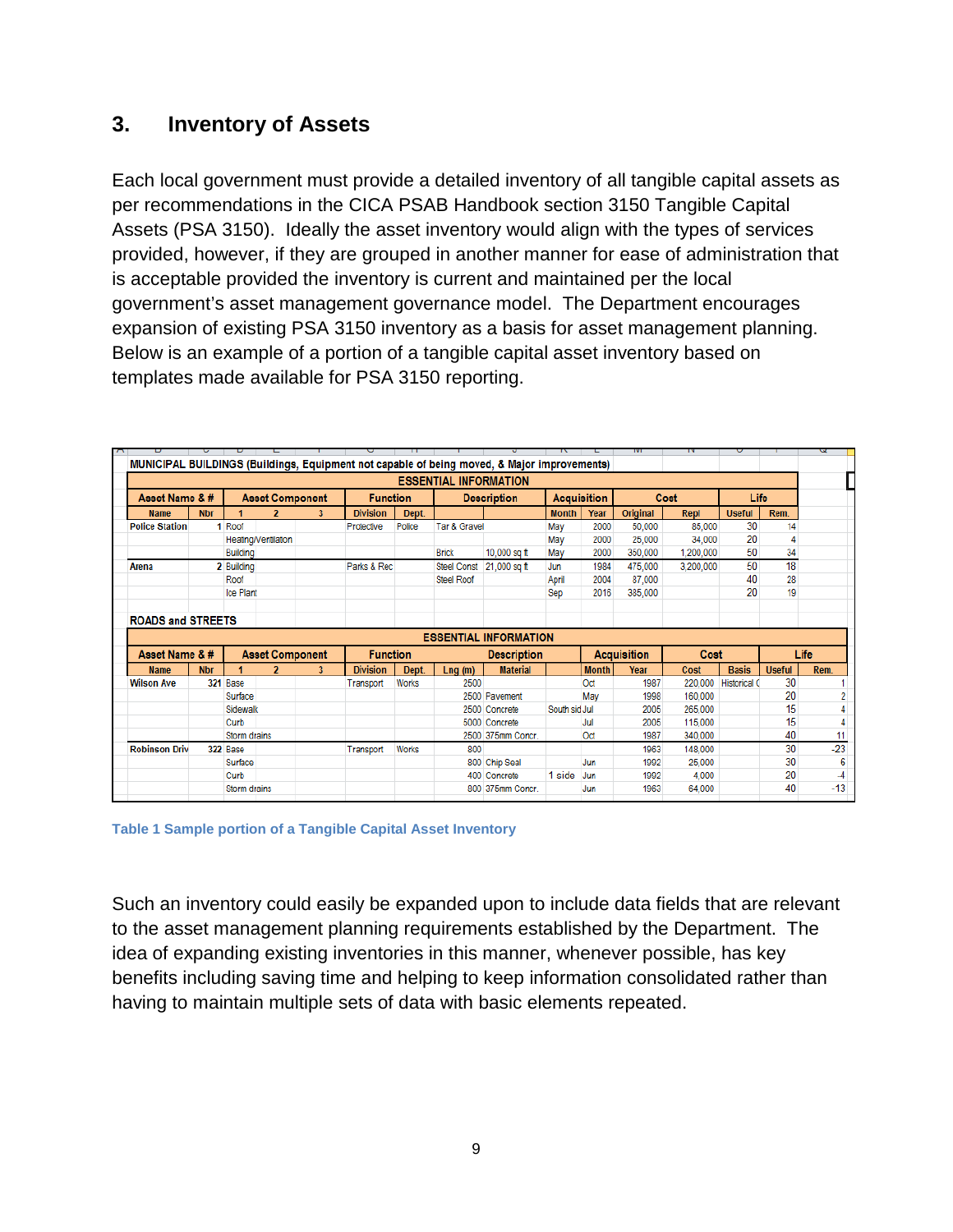### *Additional required fields include:*

**Indication of Core and High Value Assets** – Identify which assets in your inventory are considered to be core or high value assets. Typically core assets are those that fall under the categories of Protective, Transportation or Environmental Health services. High value assets are those that are not core assets but have significant financial implications or are a significant priority to the community.

**Climate Risks** – As local governments identify risks to their infrastructure that are created or exacerbated by climate change, they will need to cross reference those risks to their asset inventory. This cross reference must identify specifically which assets can be impacted by which risks so that local governments can quickly and effectively identify assets in need of adaptation. Section *5. [Climate Change](#page-11-0)* expands on climate change adaptation.

**Asset condition rating** – Each asset's condition must be evaluated in accordance with chosen condition assessment methodology. Section *6. [Condition Assessment](#page-13-0)* provides additional information on asset condition ratings.

**Annual Operating Costs** – To facilitate long-term financial forecasting for assets, local governments must identify annual operating and maintenance costs for individual assets.

**Replacement/Acquisition Costs** – Local governments should already have asset replacement costs established per PSA 3150 requirements. If the asset management plan utilizes a different inventory, then replacement costs must be identified. Whenever possible, local governments should also include anticipated acquisitions within their inventory.

**Renewal Costs** – To facilitate long-term financial forecasting for assets, local governments must provide renewal schedules by asset. Renewal refers to those endeavors beyond regular maintenance or operation which are intended to extend or ensure the estimated useful life of an asset, without actually replacing it.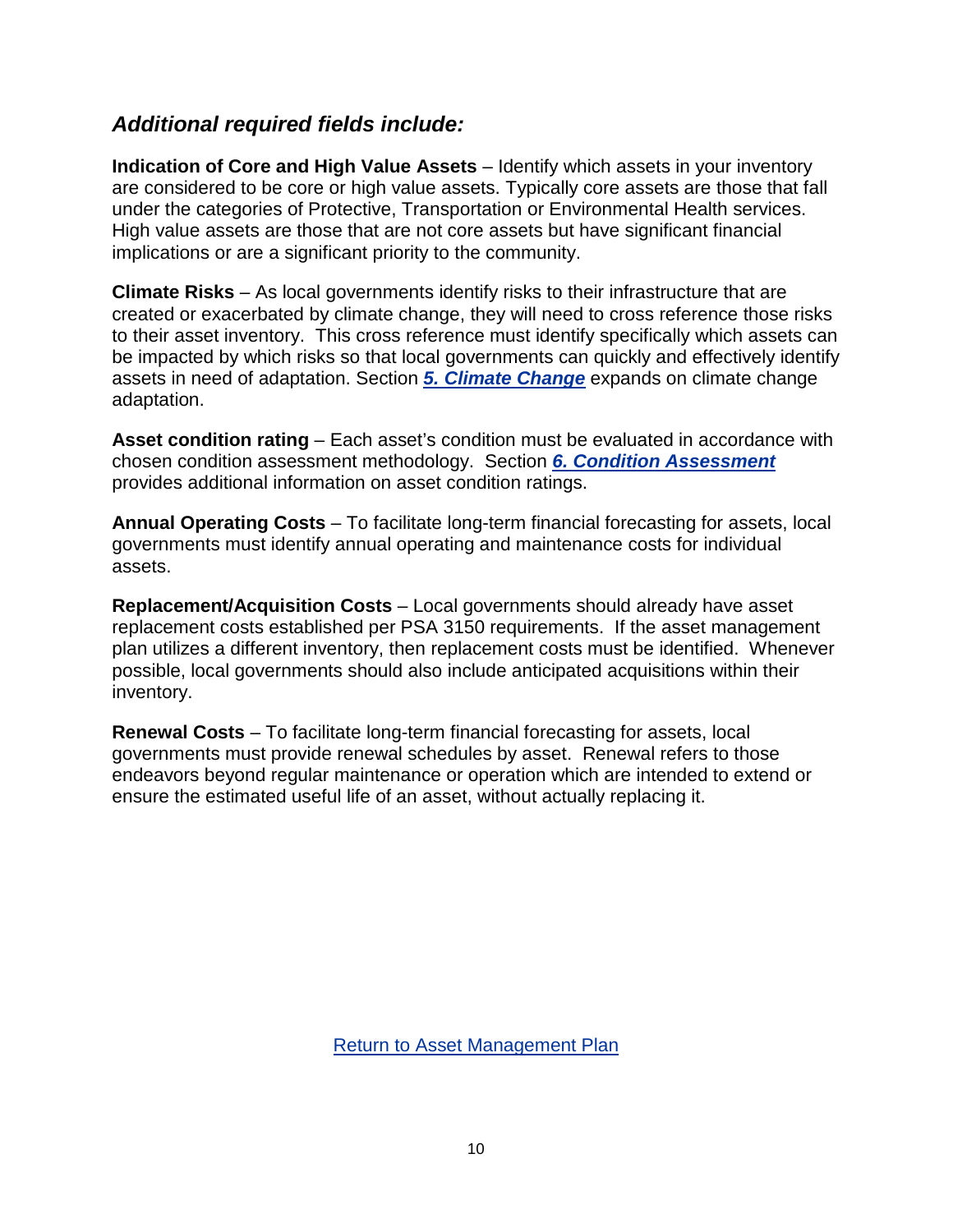## <span id="page-10-0"></span>**4. Risk Assessment**

Each local government must consider risk management and mitigation as an essential part of its asset management planning. In regards to infrastructure, risk is a combination of the likelihood and the severity of an event or circumstances that would negatively impact the ability of infrastructure to meet the service objectives of a local government. Risk management involves identifying and assessing risks and planning ways to avoid or mitigate said risk. Risks can stem from various causes such as climate change, natural disasters and public safety threats. Even asset aging can be deemed a risk to its ability to perform.

As a first step towards implementation of a risk management strategy within asset management plans, the Department requires that local governments identify assets within their inventory that are necessary to attaining the service level objectives of their core services including protective, transportation and environmental health services. High value assets should also be considered for risk assessment as their potential loss could have significant financial repercussions. Wherever possible, local governments should identify potential risks, the likelihood and possible severity.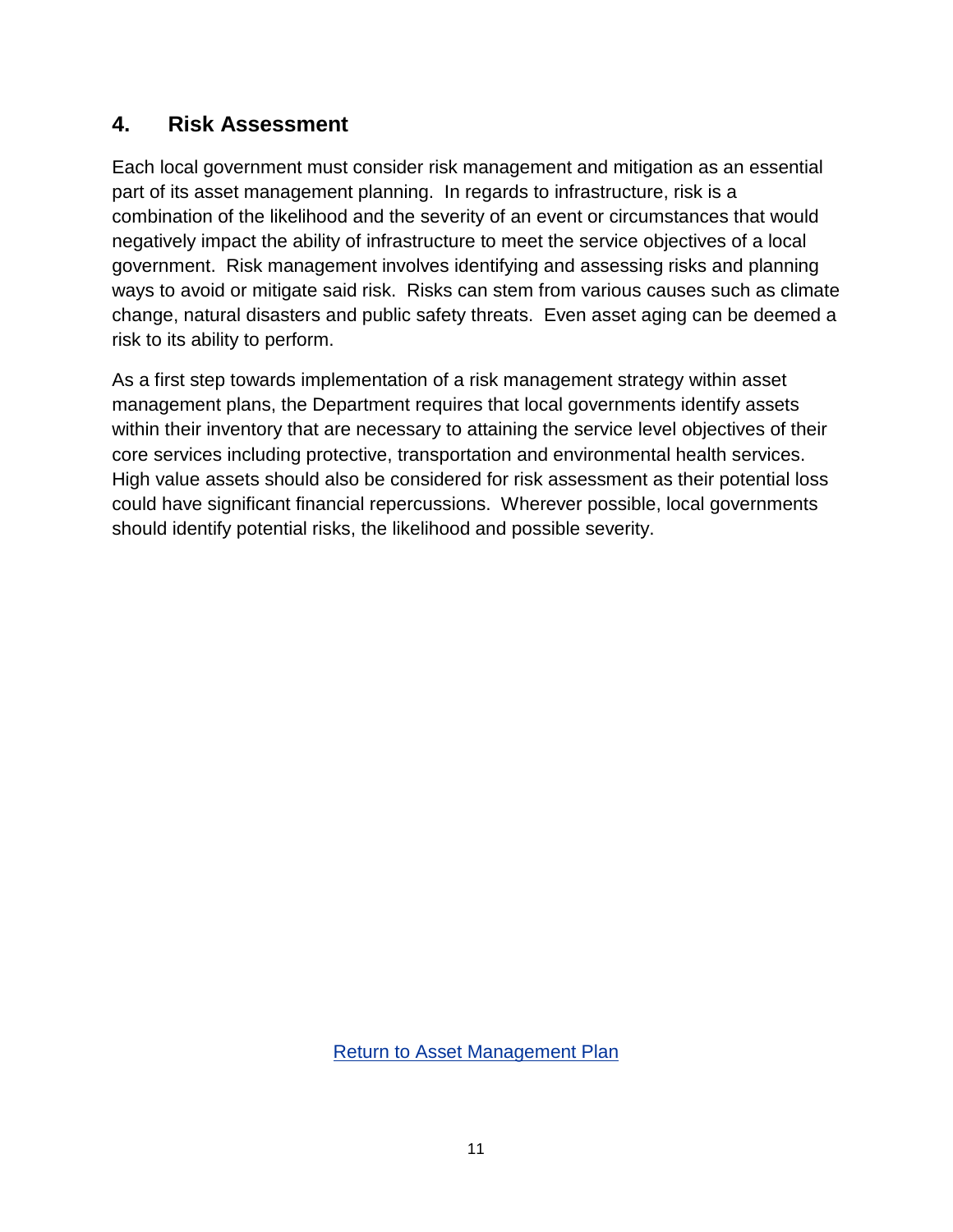## <span id="page-11-0"></span>**5. Climate Change**

New Brunswick's mean annual temperature has already increased by 1.1°C in the last 30 years, and climate models predict that the province will warm another 5°C by 2080. Climate change has the effect of exacerbating natural extreme events: this means that as time progresses, events such as storms will get stronger and flooding will be more frequent across the province, thus impacting infrastructure.

In New Brunswick, climate change is expected to result in stronger winds, an increase in the frequency of extreme precipitation (i.e. 50 mm of rain or more in 24 hours or less), and an increase in the magnitude of storm surges in coastal areas. Climate change is also expected to result in a continuing increase in the frequency of freezing rain events and in the continuing rise of sea level. Furthermore, ice jams along rivers are expected to become more frequent, resulting in increased flooding.

In order to prevent significant damage to infrastructure by extreme events, it is important to ensure that municipal assets are adapted to withstand future climate conditions. This means ensuring that the impacts of climate change and extreme weather are considered in all infrastructure life cycle assessments and decisions, including project design, construction, operation, and maintenance. Events such as extreme rainfall can be particularly impactful to low-lying infrastructure such as culverts, storm water systems, sewage treatment facilities, and drinking water distribution systems.

Ultimately, it is recommended for local governments to undertake a community climate change risk and vulnerability assessment. Doing so will identify which pieces of infrastructure or systems are likely to be at highest risk in the future. The risk and vulnerability assessment will also prioritize vulnerabilities, indicating which issues or items are most in need of work, and will consequently recommend adaptation options to increase the climate resiliency of municipal infrastructure. The resulting adaptation projects can then be included in the municipal asset management plan.

As a first step in the adaptation planning process for 2018, local governments are asked to identify the types of climate hazards and associated impacts from climate change that are relevant to their location. This consists of the first step toward climate adaptation. Key questions to answer include:

- What types of climate threats are the most likely to impact your community, and how?
- How likely are these threats to occur, and how often?
- What are the impacts that are expected to result from the threat?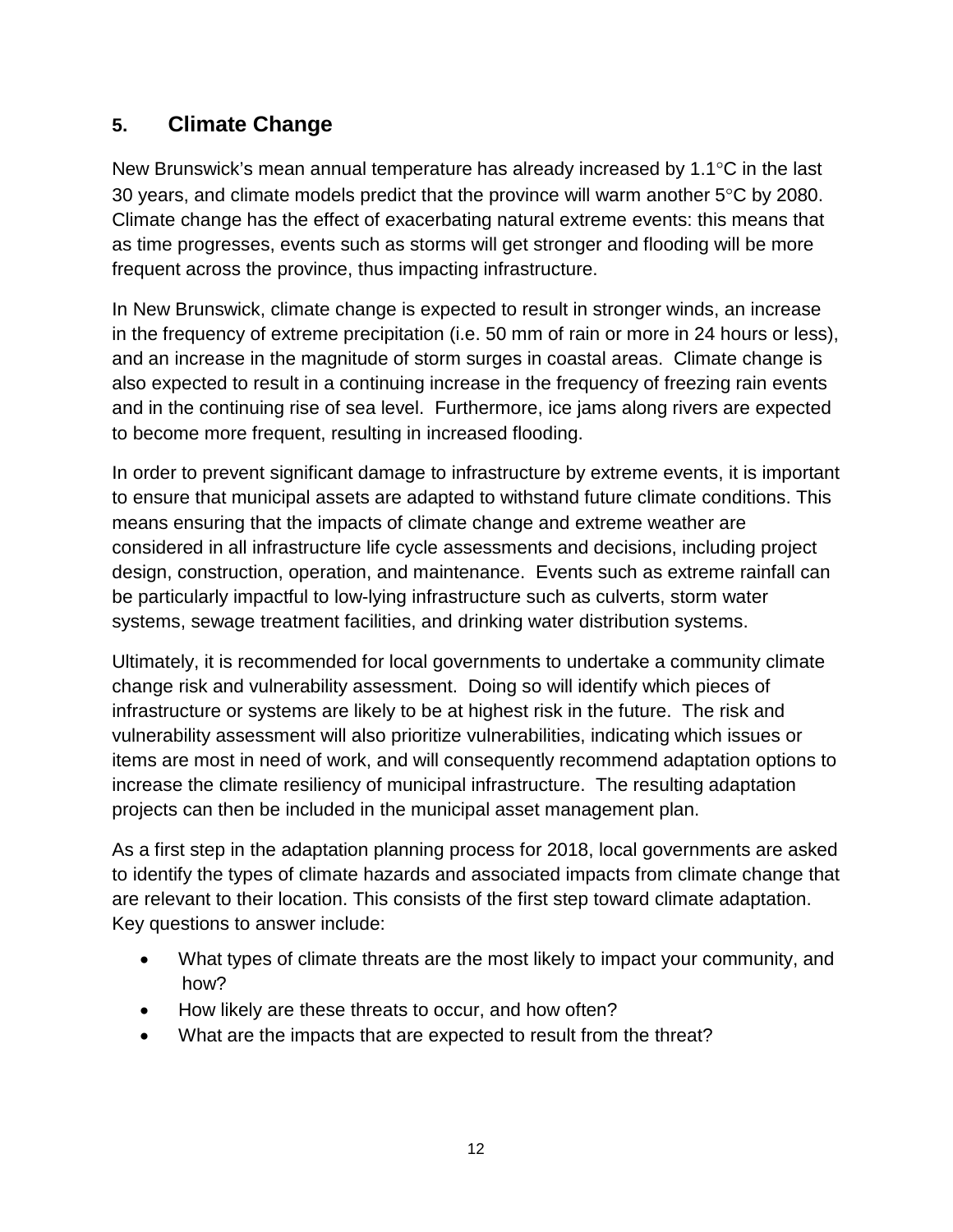Answering these questions will identify which types of climate threats and associated impacts are most critical at present in your community, such as sea-level rise and storm surges, coastal erosion, flooding from extreme precipitation events, etc. It will also identify the causes, extent, and frequency of impacts that have occurred in your community.

In Phase I of their asset management plans, local governments will need to identify core and high value assets that are at risk or vulnerable to climate change impacts. If possible, this could be done by expansion of the data fields in their asset inventory; however other formats are acceptable provided there is a listing of vulnerable assets.

*A Guide to Climate Change Adaptation Planning for New Brunswick Communities* will be published by the end of 2017. For more information on climate change adaptation, please refer to the guide at that time.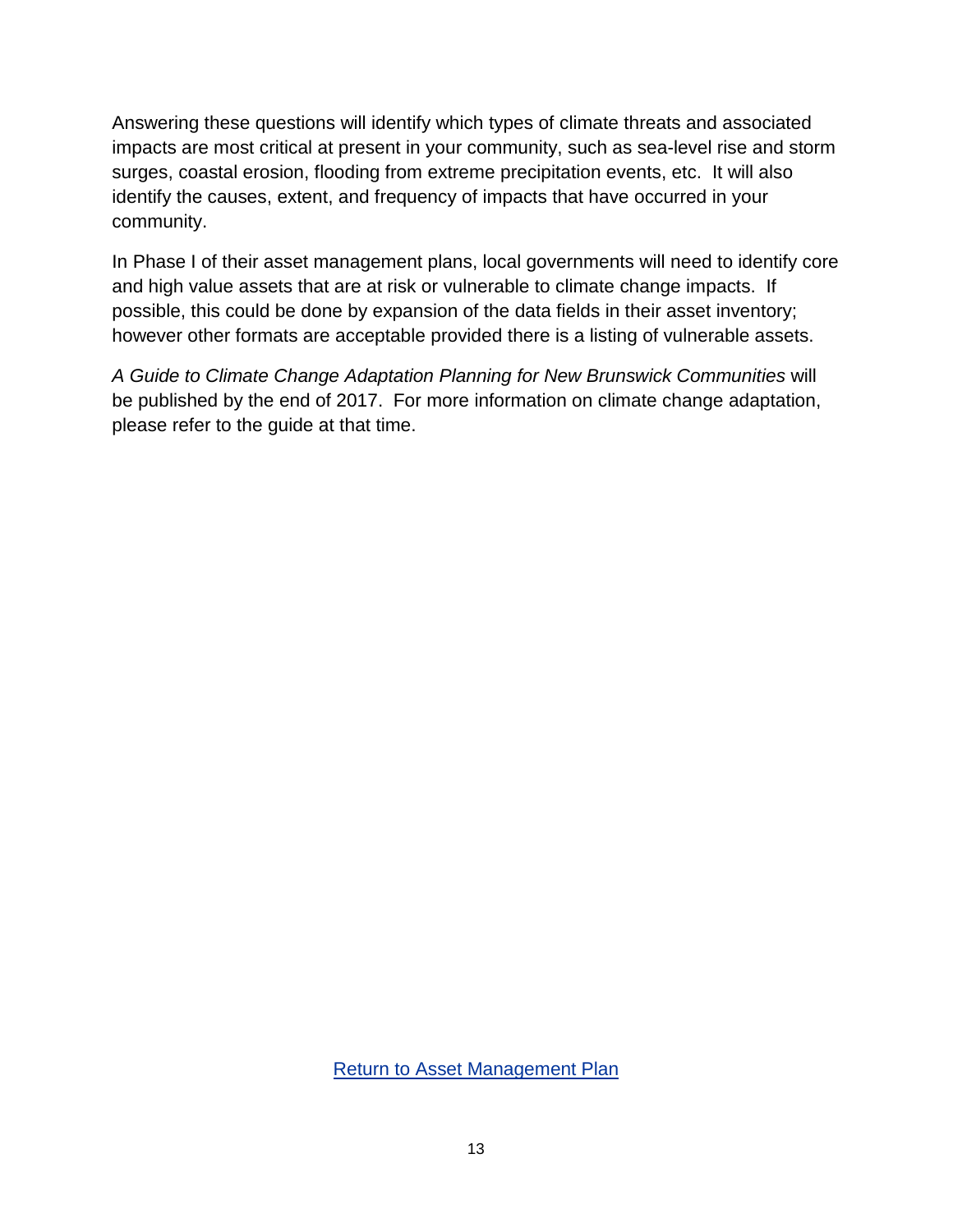### <span id="page-13-0"></span>**6. Condition Assessment**

A key component of establishing an effective asset management plan is evaluating and rating the current condition of existing assets. The current condition is one factor that, combined with actual age, effective age, materials used, climate pressures, community needs, etc., will help determine the renewal or replacement timeframes for assets as well as the subsequent financial planning required. Ideally, asset condition ratings would be represented in numerical scales and integrated into the asset inventory.

Given the wide variation in asset inventories across the province and the various appropriate condition assessment tools and scales available for different asset classes, the decision of which to use will rest with each local government. At a minimum, the Department requires local governments to provide identification of the tool or scale used to obtain their ratings. The rating levels should be numeric for ease of sorting and searching and should include descriptions of each level in the scale.

An *example* of a simple five point rating model:

| <b>Simple Condition Rating Model</b> |                                                             |  |  |  |
|--------------------------------------|-------------------------------------------------------------|--|--|--|
| Rank                                 | <b>Description of Condition</b>                             |  |  |  |
|                                      | <b>Very Good Condition</b>                                  |  |  |  |
|                                      | Only normal maintenance required                            |  |  |  |
| $\mathbf{z}$                         | <b>Minor Defects Only</b>                                   |  |  |  |
|                                      | Minor maintenance required (<10% of asset)                  |  |  |  |
| 3                                    | Maintenance Required to Return to Accepted Level of Service |  |  |  |
|                                      | Significant maintenance required (10-20% of asset)          |  |  |  |
|                                      | <b>Requires Renewal</b>                                     |  |  |  |
|                                      | Significant renewal/upgrade required (20-40% of asset)      |  |  |  |
| 5                                    | <b>Requires Replacement</b>                                 |  |  |  |
|                                      | Over 50% of asset requires replacement                      |  |  |  |

An *example* of a rating system based on useful (or service) life:

| <b>Condition Rating</b><br><b>Using Estimated Useful Life</b> |                          |        |  |  |  |  |
|---------------------------------------------------------------|--------------------------|--------|--|--|--|--|
| <b>Rank</b>                                                   | % ESL Remaining          |        |  |  |  |  |
|                                                               | <b>Very Good</b> 80-100% |        |  |  |  |  |
| $\mathbf{2}$                                                  | Good                     | 60-79% |  |  |  |  |
| 3                                                             | Fair                     | 40-59% |  |  |  |  |
| 4                                                             | Poor                     | 20-39% |  |  |  |  |
| 5                                                             | <b>Very Poor</b>         | < 20%  |  |  |  |  |

To meet the July 31, 2018 deadline for minimum requirements, the Department understands that using visual assessment, estimates and useful life may be necessary methods of condition assessment as opposed to more technical or involved practices.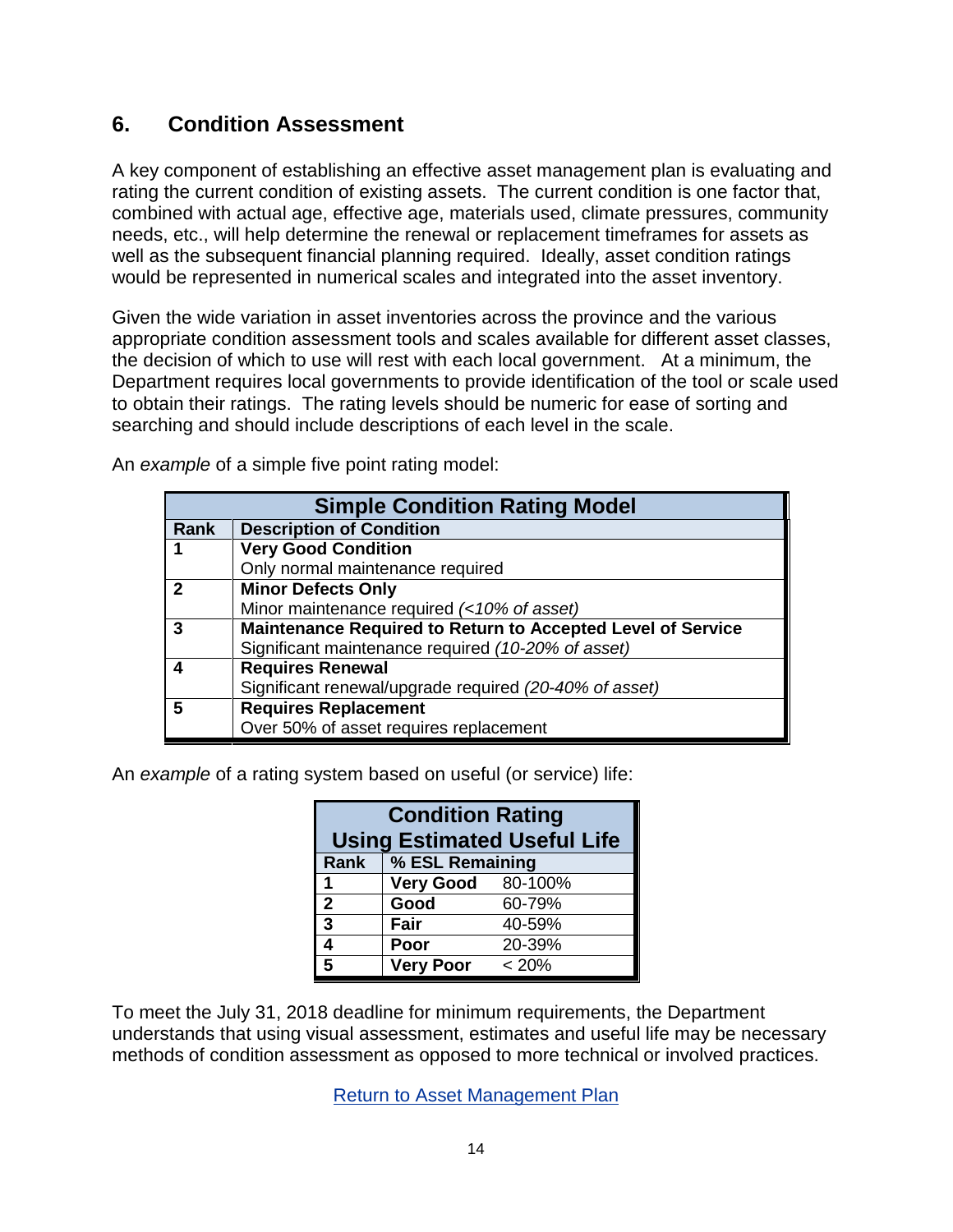## <span id="page-14-0"></span>**7. Cost Analysis**

Another important element of an effective asset management plan is to identify and subsequently plan for the costs associated to each asset. At a minimum, local governments are required to plan for the maintenance and operation, renewal, replacement and acquisition costs for *existing and planned* core and high value assets. If local governments are utilizing PSA 3150 inventories, they could be expanded to include fields that record and tabulate these costs. The cost analysis must anticipate these costs over the next 50 years.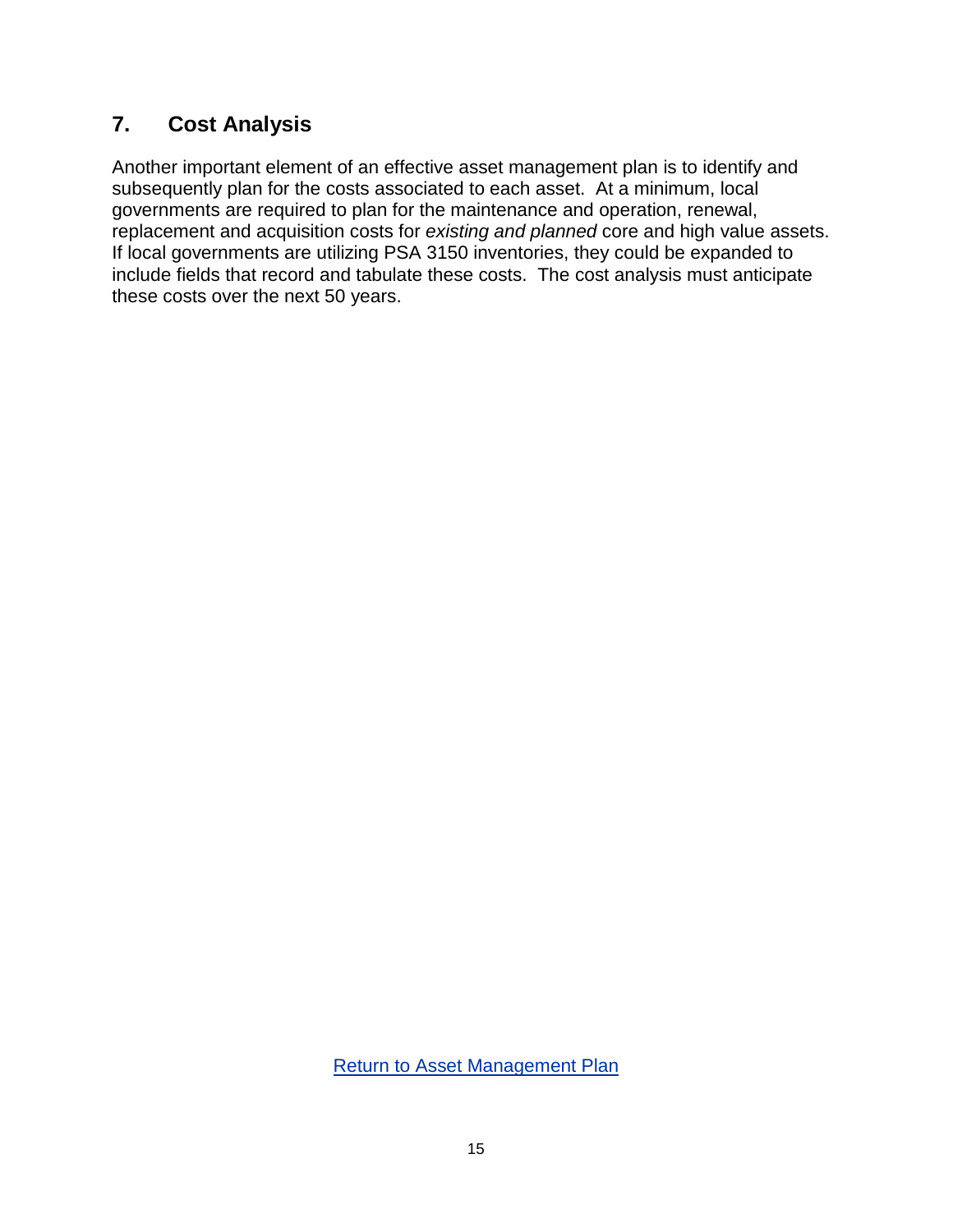### <span id="page-15-0"></span>**8. Financial Planning**

Local governments must identify the intended funding sources that are anticipated to cover their cost analysis. Each asset's operation, acquisition, renewal or replacement costs should be able to be linked to an anticipated source such as operating fund, reserve fund, grants, long term capital borrowing or any other funding source.

For the July 31, 2018 deadline, local governments are required to establish cash flow forecasts for core and high value assets.